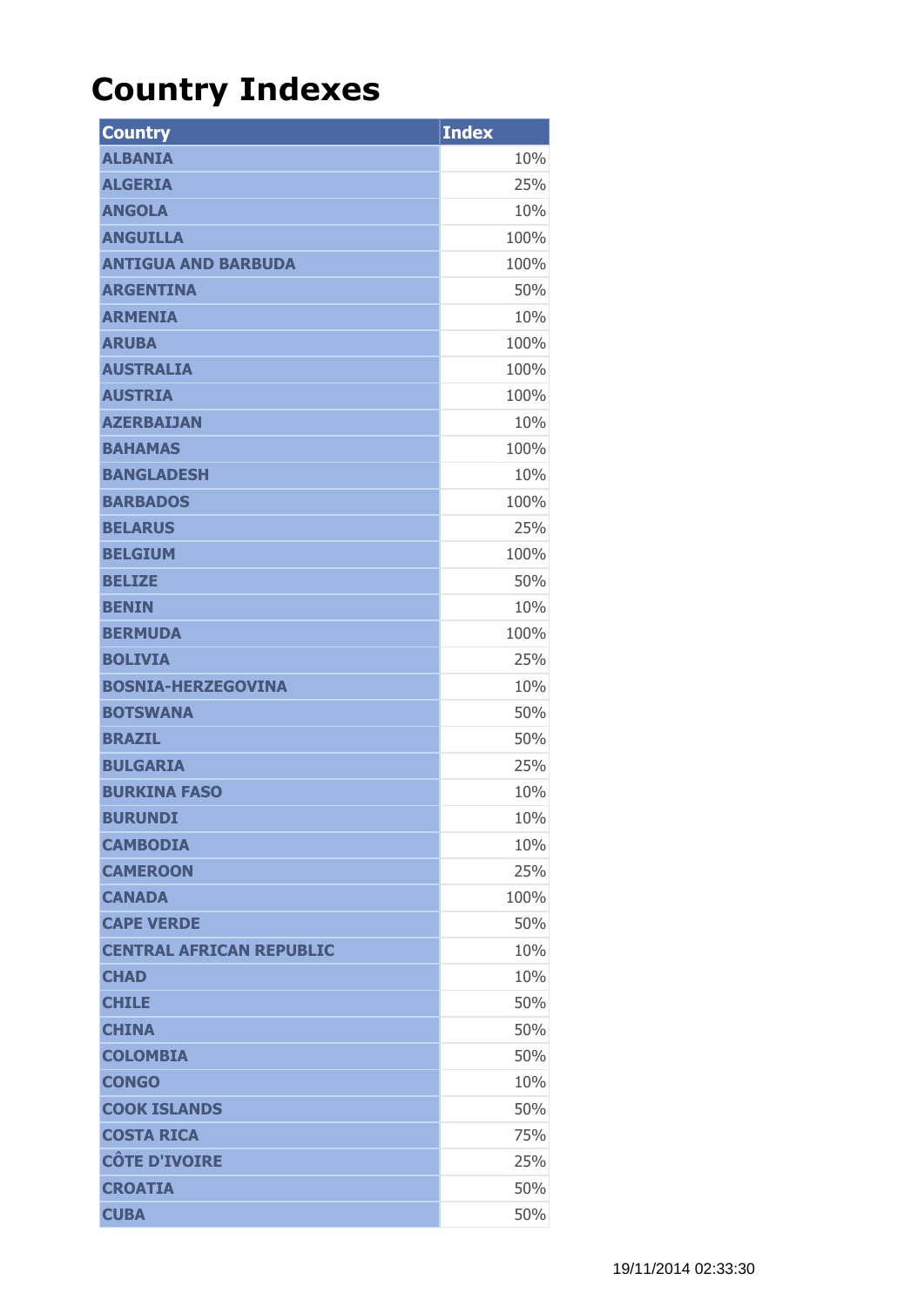| <b>CURACAO</b>                                         | 100% |
|--------------------------------------------------------|------|
| <b>CYPRUS</b>                                          | 100% |
| <b>CZECH REPUBLIC</b>                                  | 50%  |
| <b>DEMOCRATIC REPUBLIC OF CONGO</b>                    | 10%  |
| <b>DENMARK</b>                                         | 100% |
| <b>DJIBOUTI</b>                                        | 25%  |
| <b>DOMINICA</b>                                        | 75%  |
| <b>DOMINICAN REPUBLIC</b>                              | 50%  |
| <b>ECUADOR</b>                                         | 50%  |
| <b>EGYPT</b>                                           | 25%  |
| <b>EL SALVADOR</b>                                     | 25%  |
| <b>ESTONIA</b>                                         | 25%  |
| <b>ETHIOPIA</b>                                        | 10%  |
| FIJI                                                   | 50%  |
| <b>FINLAND</b>                                         | 100% |
| <b>FORMER YUGOSLAV REPUBLIC OF</b><br><b>MACEDONIA</b> | 25%  |
| <b>FRANCE</b>                                          | 100% |
| <b>GABON</b>                                           | 75%  |
| <b>GAMBIA</b>                                          | 25%  |
| <b>GEORGIA</b>                                         | 10%  |
| <b>GERMANY</b>                                         | 100% |
| <b>GHANA</b>                                           | 25%  |
| <b>GREECE</b>                                          | 100% |
| <b>GRENADA</b>                                         | 50%  |
| <b>GUATEMALA</b>                                       | 50%  |
| <b>GUINEA</b>                                          | 10%  |
| <b>GUYANA</b>                                          | 50%  |
| <b>HAÏTI</b>                                           | 10%  |
| <b>HONDURAS</b>                                        | 25%  |
| <b>HONG KONG, CHINA</b>                                | 100% |
| <b>HUNGARY</b>                                         | 50%  |
| <b>ICELAND</b>                                         | 100% |
| <b>INDIA</b>                                           | 10%  |
| <b>INDONESIA</b>                                       | 10%  |
| <b>IRAQ</b>                                            | 10%  |
| <b>IRELAND</b>                                         | 100% |
| <b>ISRAEL</b>                                          | 100% |
| <b>ITALY</b>                                           | 100% |
| <b>JAMAICA</b>                                         | 50%  |
| <b>JAPAN</b>                                           | 100% |
| <b>JORDAN</b>                                          | 25%  |
| <b>KAZAKHSTAN</b>                                      | 25%  |
| <b>KENYA</b>                                           | 25%  |
| <b>KIRIBATI</b>                                        | 10%  |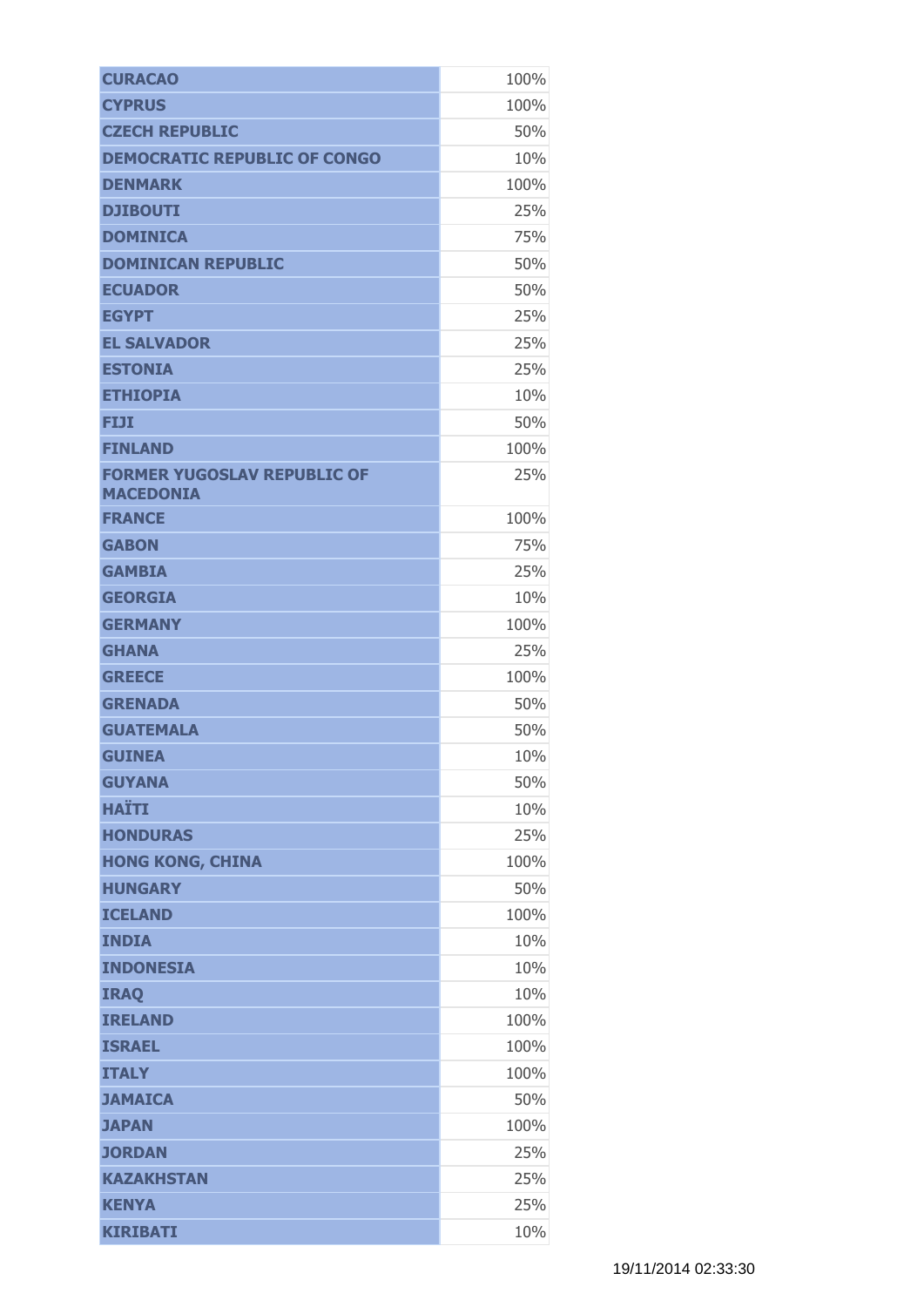| <b>KOREA</b>                  | 75%  |
|-------------------------------|------|
| <b>KOSOVO</b>                 | 10%  |
| <b>KUWAIT</b>                 | 50%  |
| <b>KYRGYZTAN</b>              | 10%  |
| <b>LATVIA</b>                 | 25%  |
| <b>LEBANON</b>                | 50%  |
| <b>LESOTHO</b>                | 25%  |
| <b>LIBERIA</b>                | 10%  |
| <b>LIBYAN ARAB JAMAHIRIYA</b> | 50%  |
| <b>LITHUANIA</b>              | 25%  |
| <b>LUXEMBOURG</b>             | 100% |
| <b>MACAO</b>                  | 100% |
| <b>MADAGASCAR</b>             | 10%  |
| <b>MALAWI</b>                 | 10%  |
| <b>MALAYSIA</b>               | 50%  |
| <b>MALI</b>                   | 10%  |
| <b>MALTA</b>                  | 100% |
| <b>MAURITANIA</b>             | 10%  |
| <b>MAURITIUS</b>              | 50%  |
| <b>MEXICO</b>                 | 75%  |
| <b>MOLDOVA</b>                | 10%  |
| <b>MONGOLIA</b>               | 10%  |
| <b>MONTENEGRO</b>             | 10%  |
| <b>MONTSERRAT</b>             | 100% |
| <b>MOROCCO</b>                | 25%  |
| <b>MOZAMBIQUE</b>             | 25%  |
| NAMIBIA                       | 50%  |
| <b>NEPAL</b>                  | 10%  |
| <b>NETHERLANDS</b>            | 100% |
| <b>NEW ZEALAND</b>            | 100% |
| <b>NICARAGUA</b>              | 25%  |
| <b>NIGER</b>                  | 10%  |
| <b>NIGERIA</b>                | 25%  |
| <b>NORWAY</b>                 | 100% |
| <b>PAKISTAN</b>               | 10%  |
| <b>PALESTINE</b>              | 10%  |
| <b>PANAMA</b>                 | 75%  |
| <b>PAPUA NEW GUINEA</b>       | 25%  |
| <b>PARAGUAY</b>               | 25%  |
| <b>PERU</b>                   | 50%  |
| <b>PHILIPPINES</b>            | 25%  |
| <b>POLAND</b>                 | 50%  |
| <b>PORTUGAL</b>               | 100% |
| <b>PUERTO RICO</b>            | 100% |